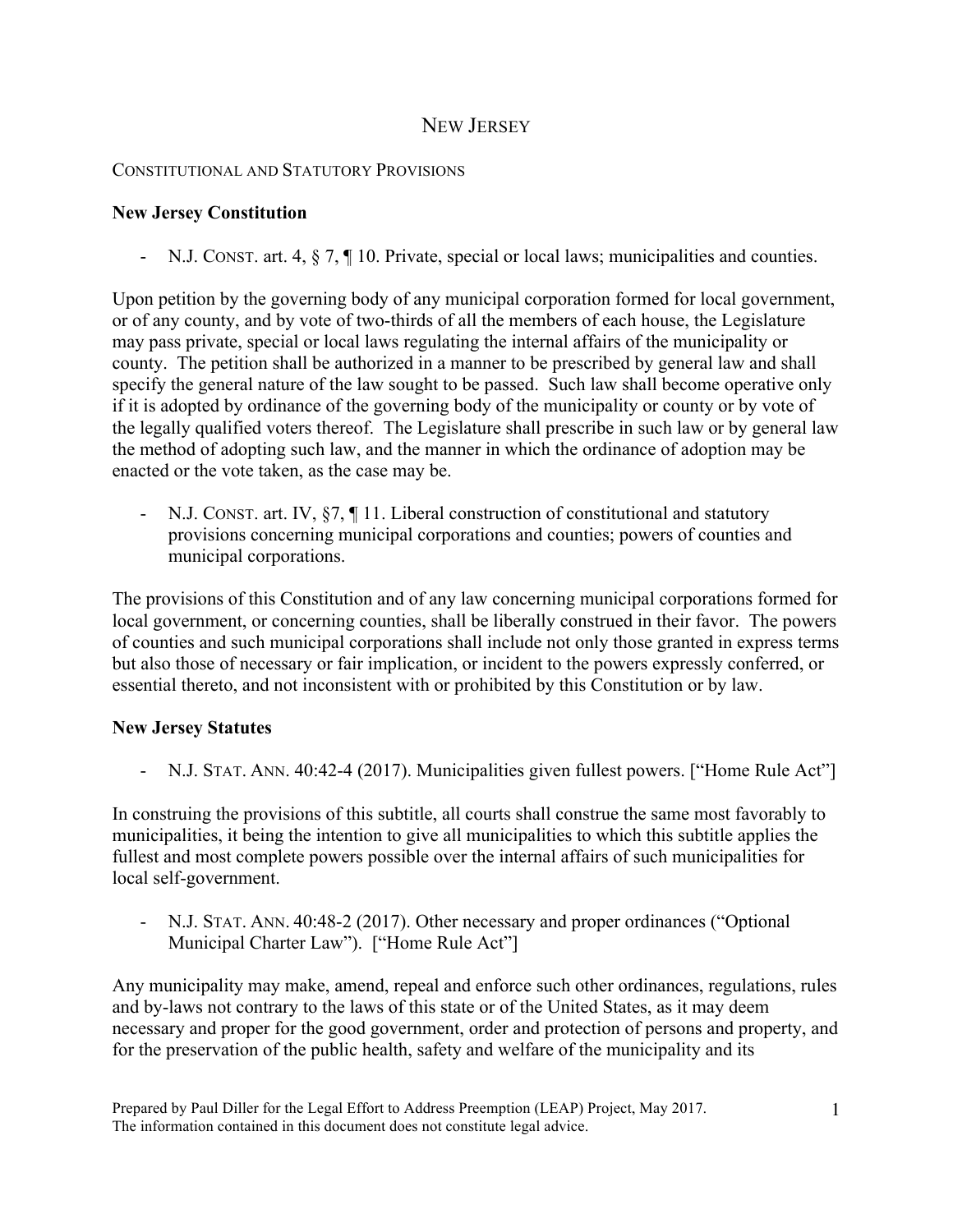inhabitants, and as may be necessary to carry into effect the powers and duties conferred and imposed by this subtitle, or by any law.

- N.J. STAT. ANN. 40:69A-29 (2017). General powers of municipalities governed by optional form of government. ["Optional Municipal Charter Law"]

Each municipality governed by an optional form of government pursuant to this act shall, subject to the provisions of this act or other general laws, have full power to:

(a) Organize and regulate its internal affairs, and to establish, alter, and abolish offices, positions and employments and to define the functions, powers and duties thereof and fix their terms, tenure and compensation;

(b) Adopt and enforce local police ordinances of all kinds and impose one or more of the following penalties: fines not exceeding \$2,000 or imprisonment for any term not exceeding 90 days, or a period of community service not exceeding 90 days for the violation thereof; prescribe that for the violation of particular ordinances at least a minimum penalty shall be imposed which shall consist of a fine which may be fixed at an amount not exceeding \$100; prescribe that for the violation of an ordinance pertaining to unlawful solid waste disposal at least a minimum penalty shall be imposed which shall consist of a fine which may be fixed at an amount not exceeding \$2,500 or a maximum penalty by a fine not exceeding \$10,000; to construct, acquire, operate or maintain any and all public improvements, projects or enterprises for any public purpose, subject to referendum requirements otherwise imposed by law, and to exercise all powers of local government in such manner as its governing body may determine;

(c) Sue and be sued, to have a corporate seal, to contract and be contracted with, to buy, sell, lease, hold and dispose of real and personal property, to appropriate and expend moneys, and to adopt, amend and repeal such ordinances and resolutions as may be required for the good government thereof;

(d) Exercise powers of condemnation, borrowing and taxation in the manner provided by general law. . . .

 $\mathcal{L}_\mathcal{L} = \{ \mathcal{L}_\mathcal{L} = \{ \mathcal{L}_\mathcal{L} = \{ \mathcal{L}_\mathcal{L} = \{ \mathcal{L}_\mathcal{L} = \{ \mathcal{L}_\mathcal{L} = \{ \mathcal{L}_\mathcal{L} = \{ \mathcal{L}_\mathcal{L} = \{ \mathcal{L}_\mathcal{L} = \{ \mathcal{L}_\mathcal{L} = \{ \mathcal{L}_\mathcal{L} = \{ \mathcal{L}_\mathcal{L} = \{ \mathcal{L}_\mathcal{L} = \{ \mathcal{L}_\mathcal{L} = \{ \mathcal{L}_\mathcal{$ 

#### HOME RULE STRUCTURE, INCLUDING LACK OF IMMUNITY FROM STATE PREEMPTION

The New Jersey constitution abrogates Dillon's Rule for local governments, but it does not in and of itself grant home rule powers to localities. The state legislature has done so through a handful of important statutes that now reside in chapter 40 of the New Jersey Statutes Annotated.<sup>1</sup> The Home Rule Act, passed in 1917, codifies the basic powers available to all New Jersey municipalities. The Optional Municipal Charter Law, also known as the Faulkner Act,

 $\frac{1}{1}$ <sup>1</sup> Kenneth E. Vanlandingham, *Municipal Home Rule in the United States*, 10 WM. & MARY L. REV. 269, 274-75 (1968) (noting that the New Jersey Constitution "contains no home rule provision as such").

Prepared by Paul Diller for the Legal Effort to Address Preemption (LEAP) Project, May 2017. The information contained in this document does not constitute legal advice.